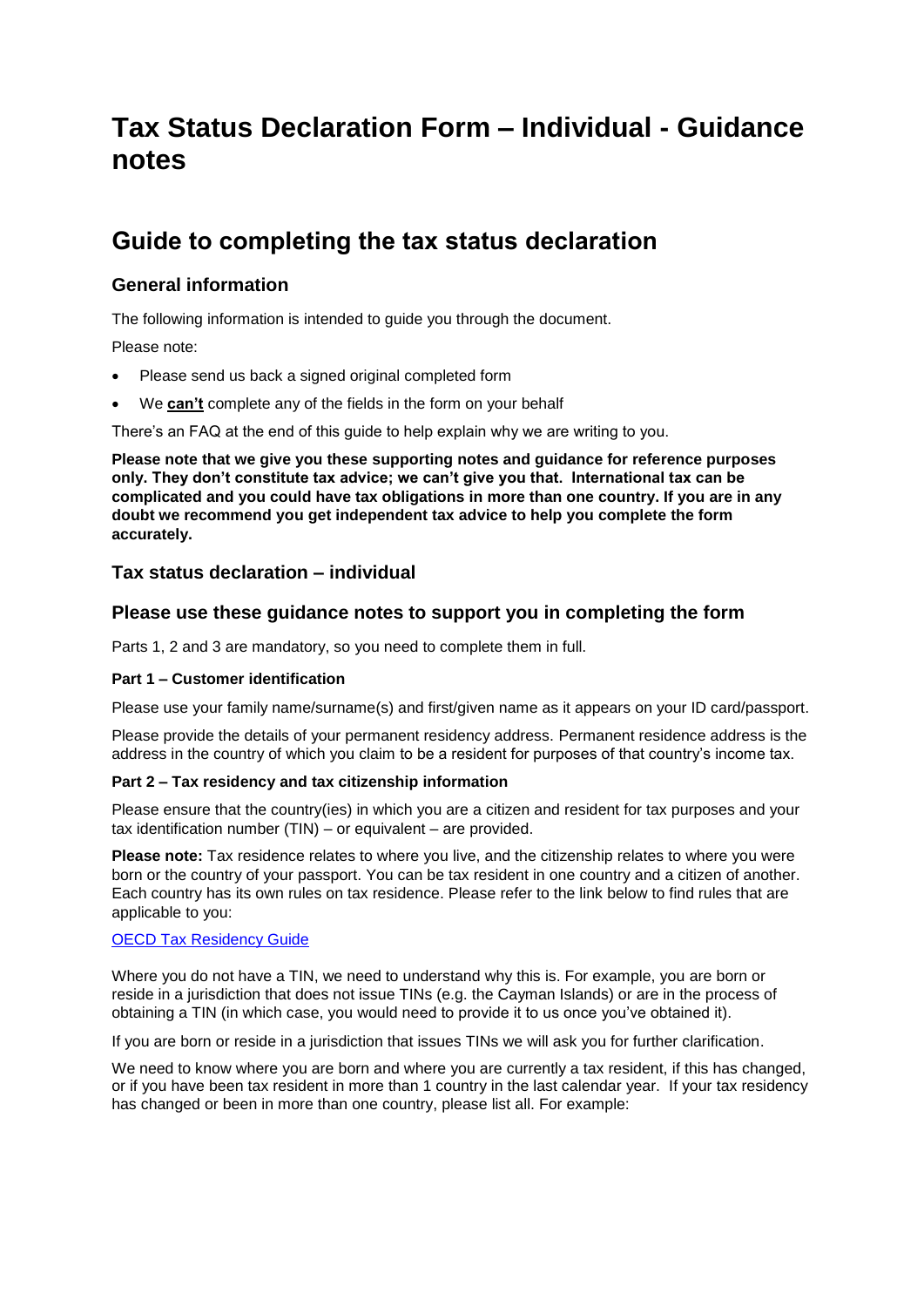|           |           | Initial<br>if TIN | Tax<br>resident<br>for the past<br>calendar | If your tax residency has changed<br>in the last calendar year please<br>provide dates below |            |
|-----------|-----------|-------------------|---------------------------------------------|----------------------------------------------------------------------------------------------|------------|
| Country   | TIN       | unavailable       | year (Y/N)                                  | From                                                                                         | IΩ         |
| UK        | 123456789 |                   | $\checkmark$                                | 01/01/2015                                                                                   | 30/06/2015 |
| Australia | 987654321 |                   | $\sqrt{ }$                                  | 01/07/2015                                                                                   | Present    |

### **Part 3 – Declaration and Signature**

This section is mandatory and must be signed by an individual who is listed as an authorised signatory on our records for the account and has the capacity to sign for the entity.

#### **Additional Information**

#### **Who can certify documents?**

Your supporting documentation can be certified by any one of the following:-

- 1. A member of staff at your local branch, your relationship manager or private banking manager (if applicable)
- 2. A lawyer or solicitor who is listed on a law society or bar association website
- 3. An accountant who is listed on the Institute of Chartered Accountants or Association of Chartered Accountants website

If you choose to speak to branch staff or a relationship/private manager, please bring this document with you so they can post it all for you.

#### **Certification guidance notes: for lawyers, solicitors or accountants**

Please take a black and white copy of each page of the original document (including blank pages). Certifying each page of the copy by including:

- Certification statement(s)
	- o 'I certify that this document is a true copy of the original seen document.'
	- $\circ$  'I certify that the photograph is a true likeness of the named person.' (where photo identification is provided)
- Certifier's signature, full name (printed in capital letters) and date of certification
- Details of the certifier's position or the capacity in which they are signing
- Details of the name of the regulating body of the certifier
- Details of the certifier's registration number issued by the regulating body (if applicable)
- The certifier's contact information in case we have a query

#### **Posting the documentation**

Once you have certified the documents, please put them (including any certified translations where appropriate) in the envelope and post it back to us.

You may want to keep a copy of the documentation you send to us for your own tax records.